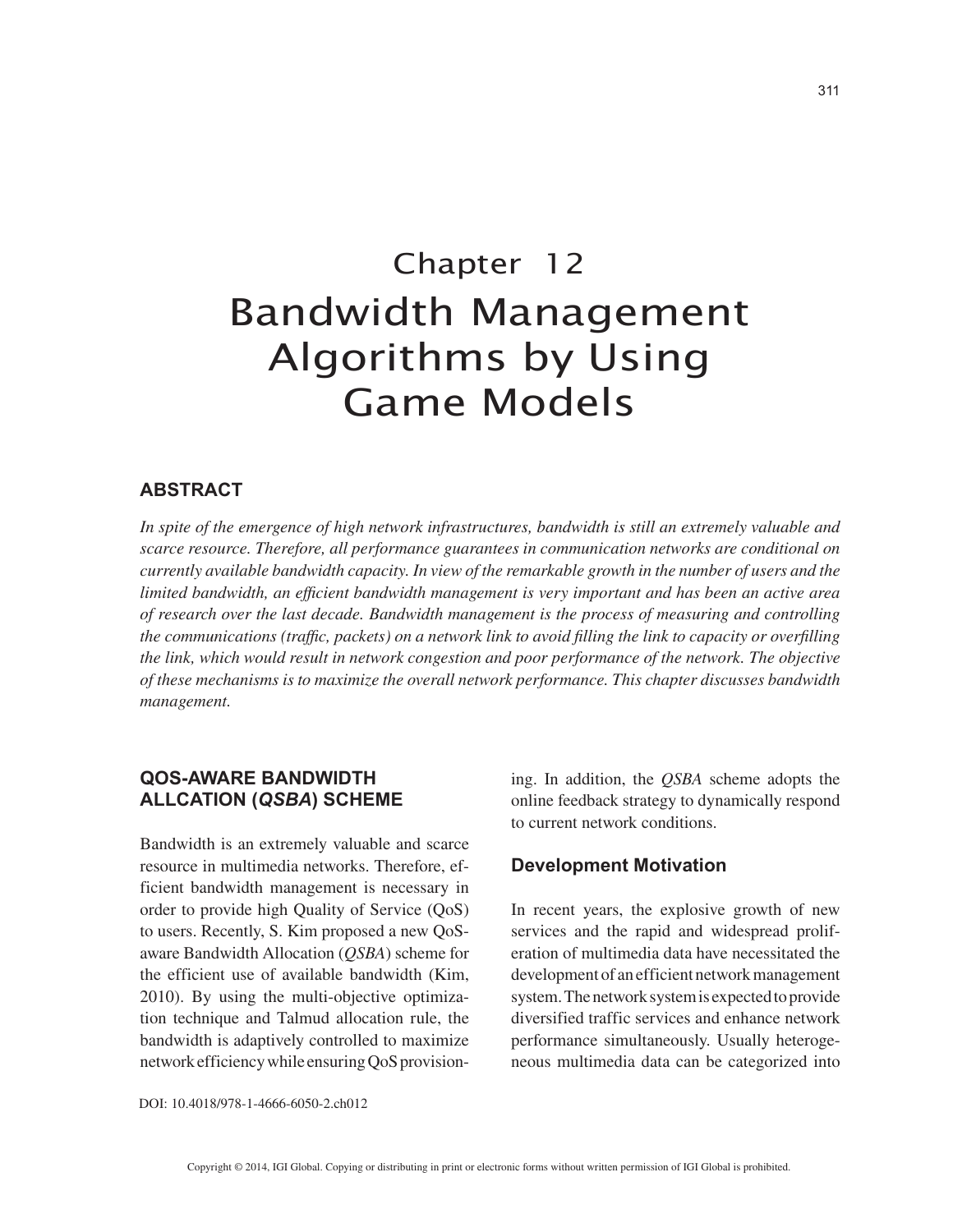two classes according to the required Quality of Service (QoS): class I (real-time) services and class II (non-real-time) services. Different multimedia services over networks not only require different amounts of bandwidth but also have different QoS requirements (Yang, Ou, Guild, & Chen, 2009).

During network operations, the limited bandwidth has to be shared by several users. Therefore, fairness is another prominent issue for the network management. If the concept of fairness is not considered explicitly at the design stage of bandwidth allocation algorithm, different allocation requests can result in very unfair bandwidth allocations. However, fairness-oriented allocation methods may lead to a system inefficiency, which degrades total network performance quite seriously.

The *QSBA* scheme is developed as a new bandwidth allocation algorithm for multimedia networks. To approximate an optimal network performance, the developed algorithm has focused on the basic concept of online decision process. Based on the Modified Game Theory (MGT) (Mehmet, & Ramazan, 2001), the bandwidth is adaptively allocated to satisfy different QoS requirements. In addition, by using the Talmud allocation rule (Li, & Cui, 2009), a weight parameter is adjusted periodically to ensure the allocation fairness. Therefore, the system dynamically re-estimates the current network condition and iteratively adapts control decisions. Under dynamically changing network environments, this online strategy can find the best solution for conflicting objectives.

## **Network Control Algorithms in the** *QSBA* **Scheme**

Recent advances in network technologies have made it possible to provide heterogeneous multimedia services. However, multimedia service makes the problem more complex, since each service requires different bandwidth allocation and has different characteristics according to the required QoS. Class I data services require real-time deliveries. Therefore, the system should guarantee a fixed amount of bandwidth allocation. However, class II data services are more flexible; they need only to guarantee their time deadlines. Therefore, between the start time and the deadline, class II services are amenable to adaptation with variable bandwidth allocation. The *QSBA* scheme defines *Ψ* as the set of accepted service requests (*sr*) by the network,  $\Psi = \{sr_{1,} sr_{2,} sr_{3,1,1}, sr_{i,1,} sr_n\}$ , where *n* is the total number of running services, i.e., *n* = ||*Ψ* ||. During real world system operations, *n* is dynamically changed. The class II service request *i* is characterized by  $\{a_{i}, d_{i}, t_{i} \leq c_{i}\}$  where  $a_{i}$  is the arrival time,  $d_i$  is the deadline, and  $t_c$  is the total workload of service *sr*<sub>i</sub> to be completed. However, the class I service request *j* is characterized only by  $\{b_j\}$  where  $b_j$  is the requested bandwidth during the operation of service.

To estimate QoS provisioning for each service, the *QSBA* scheme defines two QoS functions  $(F_{class\_I}$  and  $F_{class\_II}$ ). By using the adaptive online manner, the  $F_{class I}$  and  $F_{class II}$  evaluate the QoS for class I and class II services, respectively. In order to implement these functions, the *QSBA* scheme partition the time-axis into equal intervals of length *unit\_time*. In the developed algorithm, a control parameter is adjusted periodically, every *unit\_time*, in order to maintain well-balanced network performance considering conflicting QoS criteria. At the current time  $(c_i)$ , the  $F_{class}$ and  $F_{class\ II}$  are given by

$$
\begin{cases}\nF_{class_I}(ct) = 1 - \left[\sum_{k \in U_1} (b_k \times A(k)) / \sum_{k \in U_1} b_k\right] \\
F_{class_I}(ct) = D - M_I / \sum_{k \in U_I} (A(k))\n\end{cases}
$$
\n(1)

where

 $A(k) =$  $\iint$   $f$   $request$   $is$   $allocated$   $\left( b_{_{k}}\right) or\, accepted$   $\left( t_{_{k}}\right)$ , *c otherwise*  $\begin{pmatrix} 1, & \textit{if request} \textit{k} \textit{is allocated}\big(b_{\textit{k}}\big) \textit{or accepted}\big(t_{\textit{k}}\big) \end{pmatrix}$  $\left\{ \right.$ J  $\Big|0$